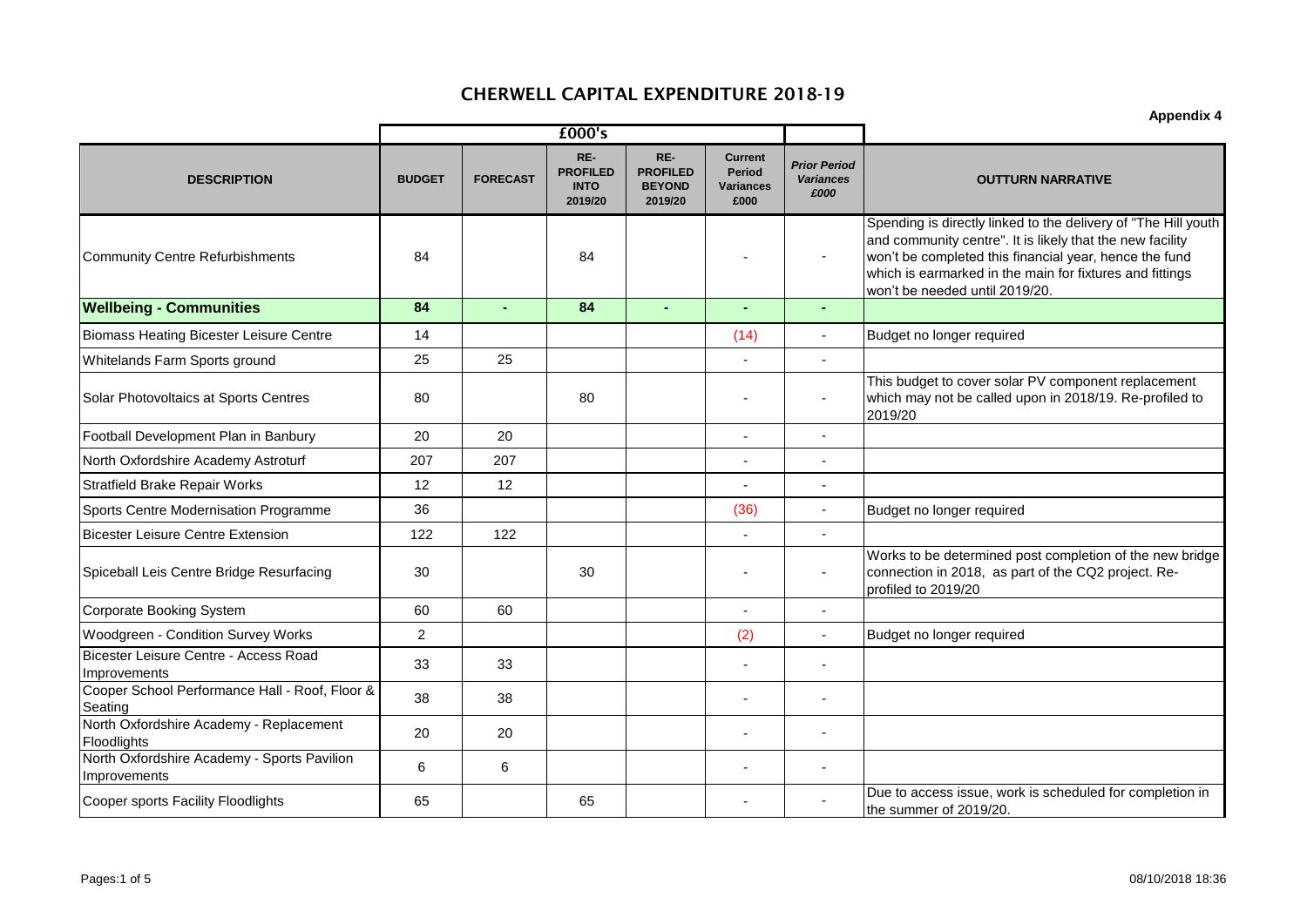|                                                 |               |                 | £000's                                           |                                                    | <b>Appendix 4</b>                                           |                                                 |                                                                                                                                                     |
|-------------------------------------------------|---------------|-----------------|--------------------------------------------------|----------------------------------------------------|-------------------------------------------------------------|-------------------------------------------------|-----------------------------------------------------------------------------------------------------------------------------------------------------|
| <b>DESCRIPTION</b>                              | <b>BUDGET</b> | <b>FORECAST</b> | RE-<br><b>PROFILED</b><br><b>INTO</b><br>2019/20 | RE-<br><b>PROFILED</b><br><b>BEYOND</b><br>2019/20 | <b>Current</b><br><b>Period</b><br><b>Variances</b><br>£000 | <b>Prior Period</b><br><b>Variances</b><br>£000 | <b>OUTTURN NARRATIVE</b>                                                                                                                            |
| <b>Wellbeing - Leisure and Sport</b>            | 770           | 543             | 175                                              |                                                    | (52)                                                        | $\overline{\phantom{a}}$                        |                                                                                                                                                     |
| Empty Homes Work-in-Default Recoverable         | 100           | 100             |                                                  |                                                    |                                                             | $\overline{\phantom{a}}$                        | Moving £100k to Capital Reserves (NB. This needs to<br>remain at £100k per annum. Any unspent budget is to be<br>reprofiled and topped up to £100k) |
| <b>Disabled Facilities Grants</b>               | 983           | 983             |                                                  |                                                    |                                                             |                                                 |                                                                                                                                                     |
| <b>Discretionary Grants Domestic Properties</b> | 339           | 200             | 139                                              |                                                    |                                                             | $\overline{\phantom{a}}$                        | Only £200k of the budget will be required this financial<br>year and £139k re-profiled to 2019/20.                                                  |
| Abritas Upgrade                                 | 33            | 33              |                                                  |                                                    | L,                                                          | $\overline{\phantom{a}}$                        |                                                                                                                                                     |
| <b>Wellbeing - Housing</b>                      | 1,455         | 1,316           | 139                                              | $\mathbf{r}$                                       | L,                                                          | $\sim$                                          |                                                                                                                                                     |
| <b>Wellbeing Total</b>                          | 2,309         | 1,859           | 398                                              |                                                    | (52)                                                        | $\blacksquare$                                  |                                                                                                                                                     |
| The Hill Youth Community Centre                 | 989           | 989             |                                                  |                                                    |                                                             |                                                 |                                                                                                                                                     |
| East West Railways                              | 1,160         |                 | 1,160                                            |                                                    |                                                             | $\tilde{\phantom{a}}$                           | Triere is a p years scriedule or capital commoditoris to<br>2019 / 20 have not yet been requested. Re-profiled to<br>$2040/20$                      |
| Graven Hill - Loans and Equity                  | 600           | 600             |                                                  |                                                    |                                                             |                                                 |                                                                                                                                                     |
| Place & Growth - Economy &                      | 2,749         | 1,589           | 1,160                                            |                                                    |                                                             | $\blacksquare$                                  |                                                                                                                                                     |
| <b>Place &amp; Growth Total</b>                 | 2,749         | 1,589           | 1,160                                            | $\sim$                                             |                                                             | $\sim$                                          |                                                                                                                                                     |
| <b>Car Park Refurbishments</b>                  | 467           |                 | 467                                              |                                                    |                                                             |                                                 | Budget for the replacement of parking equipment which is<br>not expected in 2018/19. Re-profiled to 2019/20.                                        |
| <b>Energy Efficiency Projects</b>               | 28            | 28              |                                                  |                                                    |                                                             |                                                 |                                                                                                                                                     |
| Glass Bank Recycling Scheme                     | 8             | 8               |                                                  |                                                    | L                                                           | $\blacksquare$                                  |                                                                                                                                                     |
| <b>Public Conveniences</b>                      | 50            |                 | 50                                               |                                                    | $\overline{a}$                                              | $\overline{a}$                                  | Budget for the uplift of the Public Conveniences, work not<br>expected to start in 2018/19. Re-profiled to 2019/20.                                 |
| Off Road Parking Facilities                     | 18            | 18              |                                                  |                                                    |                                                             |                                                 |                                                                                                                                                     |
| Vehicle Replacement Programme                   | 879           | 557             | 322                                              |                                                    | L,                                                          |                                                 | £322k deferred due to the useful life of some vehicles<br>longer than estimated.                                                                    |
| Wheeled Bin Replacement Scheme                  | 125           | 125             |                                                  |                                                    |                                                             |                                                 |                                                                                                                                                     |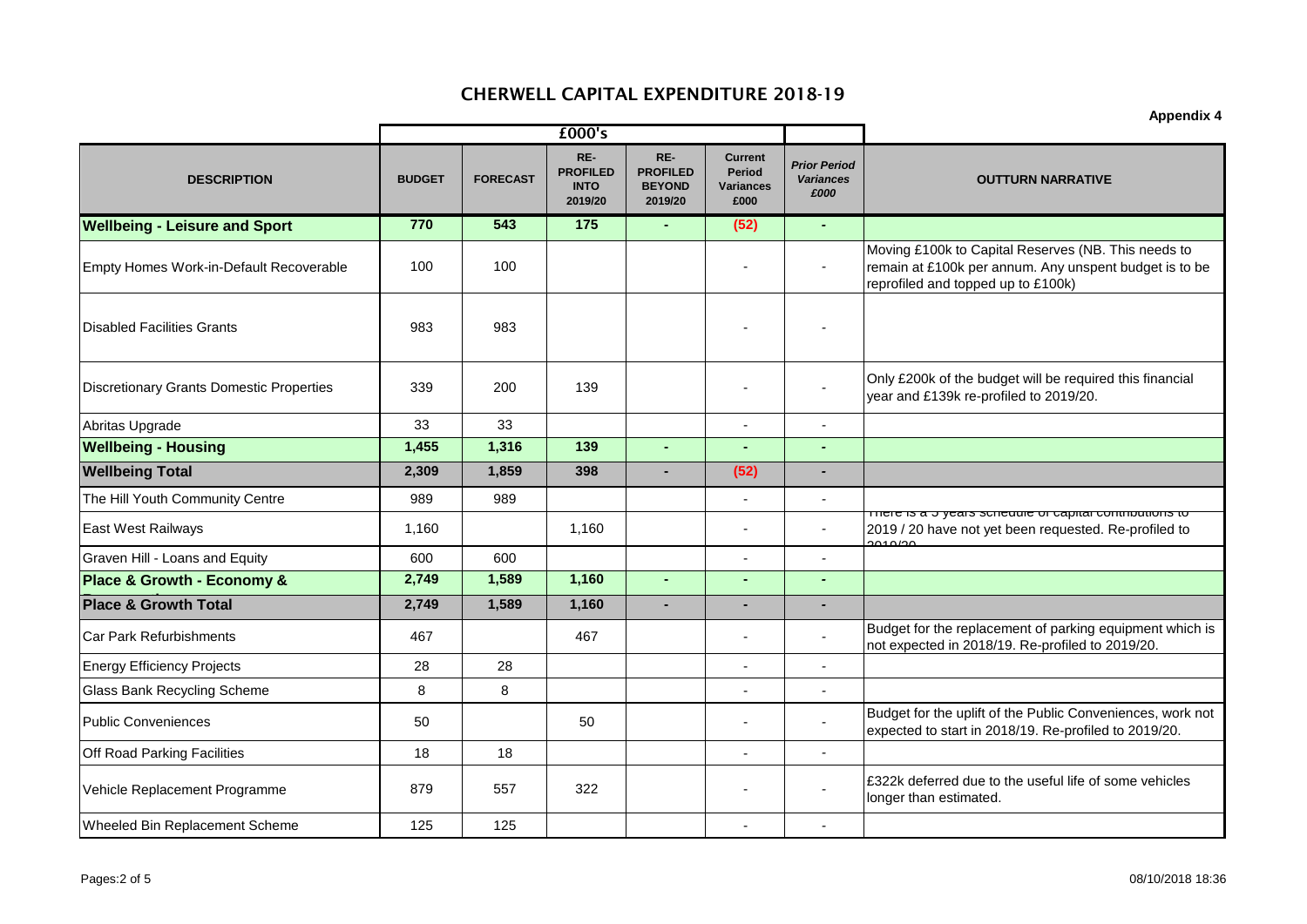|                                                 |               |                 |                                                  |                                                    | <b>Appendix 4</b>                                           |                                                 |                                                                                                                                             |
|-------------------------------------------------|---------------|-----------------|--------------------------------------------------|----------------------------------------------------|-------------------------------------------------------------|-------------------------------------------------|---------------------------------------------------------------------------------------------------------------------------------------------|
|                                                 |               |                 | £000's                                           |                                                    |                                                             |                                                 |                                                                                                                                             |
| <b>DESCRIPTION</b>                              | <b>BUDGET</b> | <b>FORECAST</b> | RE-<br><b>PROFILED</b><br><b>INTO</b><br>2019/20 | RE-<br><b>PROFILED</b><br><b>BEYOND</b><br>2019/20 | <b>Current</b><br><b>Period</b><br><b>Variances</b><br>£000 | <b>Prior Period</b><br><b>Variances</b><br>£000 | <b>OUTTURN NARRATIVE</b>                                                                                                                    |
| <b>Urban Centre Electricity Installations</b>   | 15            |                 | 15                                               |                                                    |                                                             | ÷,                                              | Work on the Urban Centre Electricity Installations not<br>expected to commence until next financial year, hence re-<br>profiled to 2019/20. |
| <b>Bicester Cattle Market Car Park Phase 2</b>  | 90            | $\Omega$        |                                                  |                                                    | (90)                                                        | $\overline{a}$                                  | Budget no longer required                                                                                                                   |
| Vehicle Lifting Equipment                       | 30            | 30              |                                                  |                                                    |                                                             | $\overline{a}$                                  |                                                                                                                                             |
| <b>Container Bin Replacement</b>                | 20            | 10              | 10                                               |                                                    |                                                             |                                                 | Container Bin Replacement will not be required in<br>2018/19, but in the next budget year, hence re-profiled to<br>2019/20.                 |
| <b>Banbury Market Improvements</b>              | 20            | 20              |                                                  |                                                    |                                                             | L,                                              |                                                                                                                                             |
| <b>Environment - Environment</b>                | 1,750         | 796             | 864                                              | $\blacksquare$                                     | (90)                                                        | $\blacksquare$                                  |                                                                                                                                             |
| <b>Customer Self-Service Portal CRM Solutn</b>  | 80            | 80              |                                                  |                                                    |                                                             | $\overline{a}$                                  |                                                                                                                                             |
| <b>Environment - Environment</b>                | 80            | 80              | $\mathbf{r}$                                     |                                                    | $\mathbf{r}$                                                | $\mathbf{r}$                                    |                                                                                                                                             |
| <b>Environment Total</b>                        | 1,830         | 876             | 864                                              |                                                    | (90)                                                        | $\blacksquare$                                  |                                                                                                                                             |
| <b>Financial System Upgrade</b>                 | $\pmb{0}$     |                 |                                                  |                                                    |                                                             |                                                 |                                                                                                                                             |
| Academy Harmonisation                           | 119           | 119             |                                                  |                                                    |                                                             | $\overline{a}$                                  |                                                                                                                                             |
| <b>Finance &amp; Governance - Finance &amp;</b> | 119           | 119             | $\mathbf{r}$                                     | $\blacksquare$                                     | $\sim$                                                      | $\overline{a}$                                  |                                                                                                                                             |
| <b>Condition Survey Works</b>                   | 77            | 77              |                                                  |                                                    |                                                             | $\overline{a}$                                  |                                                                                                                                             |
| <b>Bradley Arcade Roof Repairs</b>              | 85            | 35              |                                                  |                                                    | (50)                                                        | (50)                                            | Savings for work completed for less than the original bid<br>value achieving the same goals.                                                |
| Orchard Way Shopping Arcade Front Serv          | 20            | 16              |                                                  |                                                    | (4)                                                         | (4)                                             | Savings for work completed for less than the original bid<br>value achieving the same goals.                                                |
| Old Bodicote House                              | $\mathbf 0$   |                 |                                                  |                                                    |                                                             | ÷,                                              |                                                                                                                                             |
| <b>Bicester Town Centre Redevelopment</b>       | 0             |                 |                                                  |                                                    |                                                             | $\overline{a}$                                  |                                                                                                                                             |
| Banbury Museum - Refurbishment Programme        | 0             |                 |                                                  |                                                    |                                                             | ٠                                               |                                                                                                                                             |
| <b>Community Buildings - Remedial Works</b>     | 150           | 100             |                                                  |                                                    | (50)                                                        | (50)                                            | Savings for work completed for less than the original bid<br>value achieving the same goals.                                                |
| Car Parks Resurfacing                           | $\mathbf 0$   |                 |                                                  |                                                    |                                                             | ÷,                                              |                                                                                                                                             |
| Spiceball Riverbank Reinstatement               | 50            |                 | 50                                               |                                                    |                                                             |                                                 | On hold pending the completion of a new bridge as part of<br>the CQ2 development. Re-profiled to 2019/20                                    |
| <b>NW Bicester Eco Business Centre</b>          | 2,236         | 2,236           |                                                  |                                                    |                                                             |                                                 |                                                                                                                                             |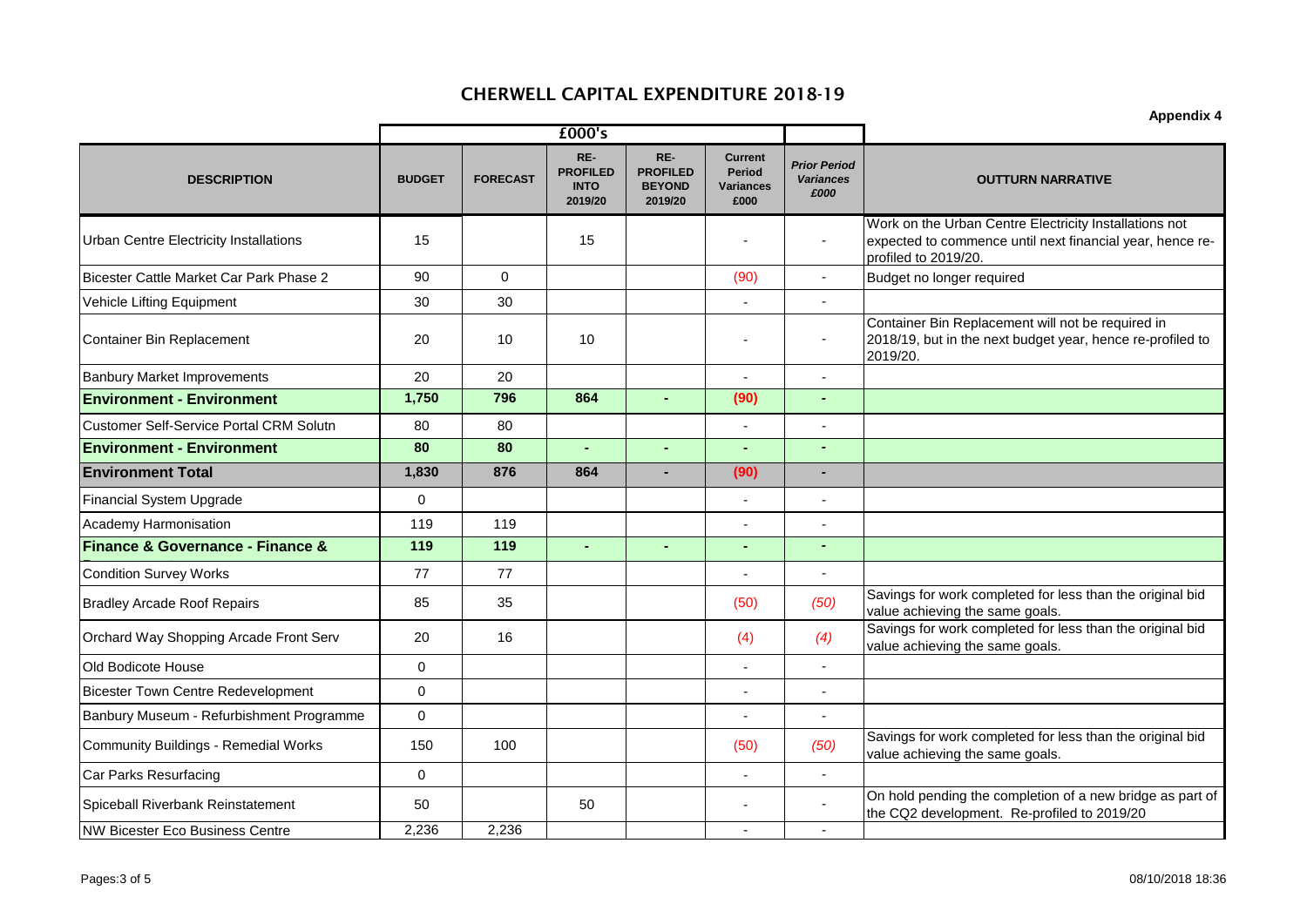|                                                                                    | £000's        |                 |                                                  |                                                    |                                                      |                                                 |                                                                                                                                       |
|------------------------------------------------------------------------------------|---------------|-----------------|--------------------------------------------------|----------------------------------------------------|------------------------------------------------------|-------------------------------------------------|---------------------------------------------------------------------------------------------------------------------------------------|
| <b>DESCRIPTION</b>                                                                 | <b>BUDGET</b> | <b>FORECAST</b> | RE-<br><b>PROFILED</b><br><b>INTO</b><br>2019/20 | RE-<br><b>PROFILED</b><br><b>BEYOND</b><br>2019/20 | <b>Current</b><br>Period<br><b>Variances</b><br>£000 | <b>Prior Period</b><br><b>Variances</b><br>£000 | <b>OUTTURN NARRATIVE</b>                                                                                                              |
| Build Programme Phase 1a                                                           | 1,047         | 1,047           |                                                  |                                                    | $\blacksquare$                                       | $\overline{\phantom{a}}$                        | Agreed capital budget re-profiled from 2017/18 now coded<br>to the applicable service area.                                           |
| Banbury - Antelope Garage                                                          | $\mathbf 0$   | 29              |                                                  |                                                    | 29                                                   | 29                                              | Additional cost for a second fire exit route to the "Antelope<br>Garage" in Banbury.                                                  |
| Banbury Health Centre - Refurbishment of<br>Ventilation, Heating & Cooling Systems | 270           | 270             |                                                  |                                                    |                                                      | $\overline{\phantom{a}}$                        |                                                                                                                                       |
| Thorpe Way Industrial estate - Roof & Roof<br>Lights                               | 64            | 64              |                                                  |                                                    | ٠                                                    | $\overline{\phantom{a}}$                        |                                                                                                                                       |
| Castle Quay 2                                                                      | 62,000        | 4,689           | 42,644                                           | 14,667                                             | ÷,                                                   | $\overline{\phantom{a}}$                        |                                                                                                                                       |
| Castle Quay 1                                                                      | 7,636         | 7,636           |                                                  |                                                    | ä,                                                   | $\tilde{\phantom{a}}$                           |                                                                                                                                       |
| Franklins House - Travelodge                                                       | 783           | 783             |                                                  |                                                    |                                                      |                                                 |                                                                                                                                       |
| Bicester - Pioneer Square                                                          | 135           | 135             |                                                  |                                                    | $\overline{\phantom{a}}$                             | $\overline{\phantom{a}}$                        |                                                                                                                                       |
| <b>Cherwell Community Fund</b>                                                     | 100           | 100             |                                                  |                                                    | ÷,                                                   | $\overline{\phantom{a}}$                        |                                                                                                                                       |
| Build Programme Phase 1b                                                           | 1,875         | 1,875           |                                                  |                                                    |                                                      |                                                 |                                                                                                                                       |
| Build Programme Phase 2                                                            | 6,500         | 6,500           |                                                  |                                                    | $\overline{a}$                                       |                                                 |                                                                                                                                       |
| Housing & IT Asset System joint CDC/SNC                                            | 50            | 50              |                                                  |                                                    | $\blacksquare$                                       | $\overline{\phantom{a}}$                        |                                                                                                                                       |
| Orchard Way - external decorations                                                 | 95            | 95              |                                                  |                                                    | L,                                                   | $\overline{\phantom{a}}$                        |                                                                                                                                       |
| <b>Retained Land</b>                                                               | 180           | 180             |                                                  |                                                    |                                                      | $\overline{\phantom{a}}$                        |                                                                                                                                       |
| Thorpe Place Industrial Units                                                      | 175           | 175             |                                                  |                                                    | $\overline{\phantom{a}}$                             | $\sim$                                          |                                                                                                                                       |
| Thorpe Way Industrial Units                                                        | 145           | 145             |                                                  |                                                    | L,                                                   | $\overline{\phantom{a}}$                        |                                                                                                                                       |
| <b>Horsefair Banbury</b>                                                           | 100           | 100             |                                                  |                                                    | ٠                                                    | $\overline{\phantom{a}}$                        |                                                                                                                                       |
| Thorpe Lane Depot - Tarmac / drainage                                              | 110           | 110             |                                                  |                                                    |                                                      |                                                 |                                                                                                                                       |
| EPC certification & compliance works                                               | 40            | 40              |                                                  |                                                    | Ĭ.                                                   | $\overline{\phantom{a}}$                        |                                                                                                                                       |
| Sunshine Centre                                                                    | 440           | 440             |                                                  |                                                    |                                                      |                                                 | S106 monies of £320k and CDC funding of £120k. Works<br>tendered ready to proceed, hold pending transfer of lease<br>from OCC to CDC. |